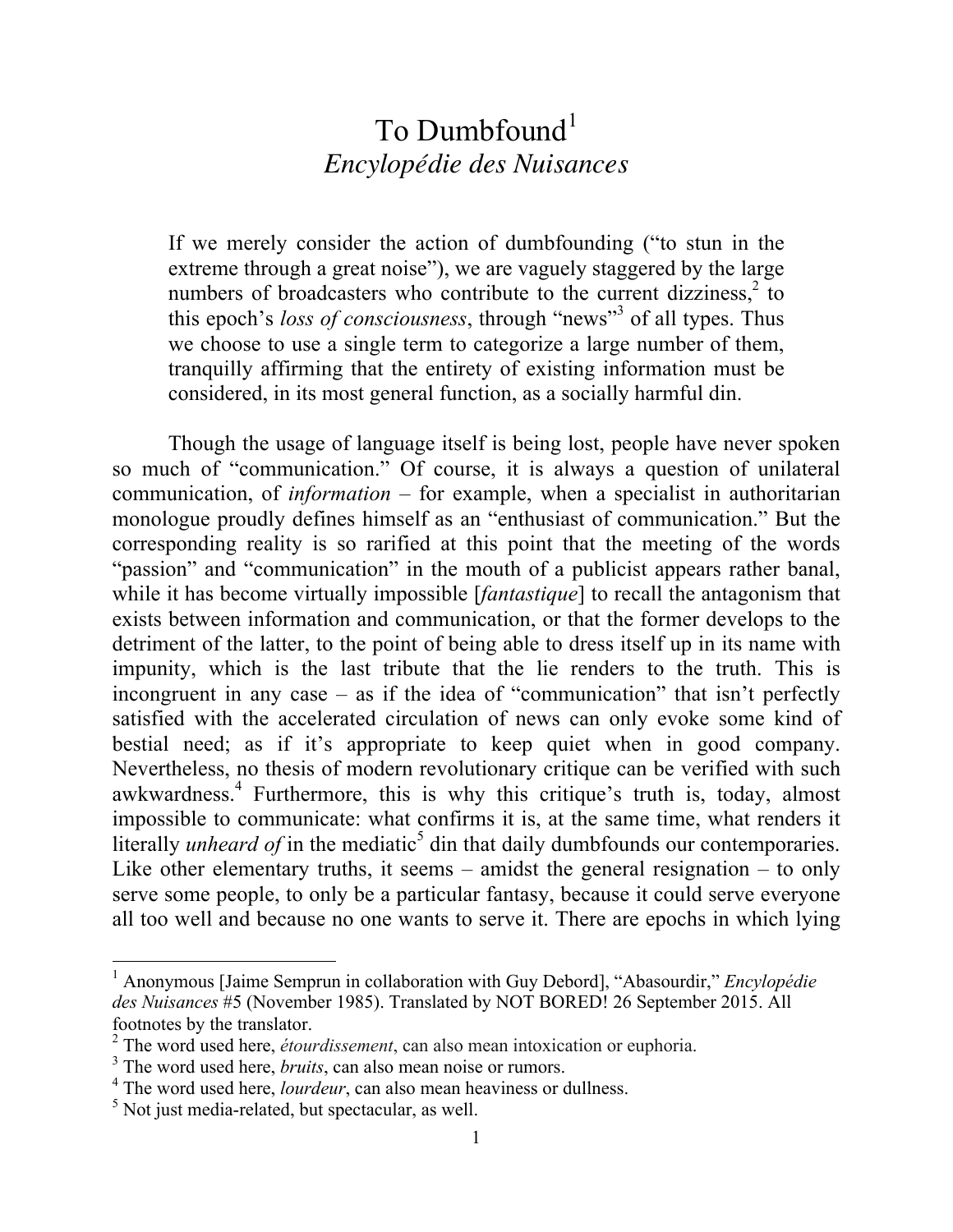runs almost no risks because the truth no longer has friends: it remains a simple hypothesis, one that can't be too serious because people neither want nor are able to verify it. Almost no one lives with the truth. As if, in this world in which so many easy pleasures are offered to us, there is only useless fatigue. But these pleasures, which aren't easy, are no longer pleasures. And so, in a vicious circle from which few manage to escape, the reality of unhappiness sends us back to the necessity of faking it.

When you don't want to communicate anything truthful, you need to be regularly supplied with lies and nonsense. And when you've also been informed that modern citizens have the opportunity to be informed, you assuredly have no need to communicate anything: you own plenty of means by which you can speak about all the things with which you have no experience, so as to never speak of the thing with which you have had disastrous experience – your own life. Intellectual blundering in the manner of Bouvard and Pécuchet $\delta$  are the two breasts of informed ignorance from whence flows in plentiful waves the polluted milk of modern stupidity (see the article titled *Abêtissement*).<sup>7</sup> To be able to speak about real life, we must begin – a bit of good hygiene – by *not* being informed citizens, by cleansing our minds of what these authorized sources (mediatic sewers) discharge into it. Failing that, the simplest thing becomes the most difficult to say, because there hardly exists any agreement on the language that could name it. The reason that information can renew itself every day and can transmit an infinite variety of garbage is itself very simple: there's an infinity of ways of *not* calling these things by their [proper] names. Many more ways than those that apply the exact term. But once the exact term is found, it is useless to repeat it every day, and this is why those whose recognized – that is to say, paid – social utility is to speak every day must never use the exact term. When people are in agreement on a precise definition of something, they have no need of being informed of it every single day. When people know what a State is, for example, there's nothing to reveal to them about its secret services. Do they repeat to us every moment that the earth is round? On the contrary, it is urgent to pummel us as often as possible with the idea that the commodity is fundamentally honest, that our leaders are competent and that, if you know how to do it, you can "indulge yourself" and even "have fun" at work. If there was the least competition, news of this quality wouldn't be able to sustain itself for a day, not even an hour. We can thus understand that the only strength of information's lies and intentional confusions [*confusionnisme*] is that they are present every day and all by themselves.

 <sup>6</sup> The French here is "*Bouvardage et pécuchétisation*," an allusion to the two main characters in Flaubert's novel *Bouvard et Pécuchet* (1880).

<sup>7</sup> *Encylopédie des Nuisances* #7 (May 1986).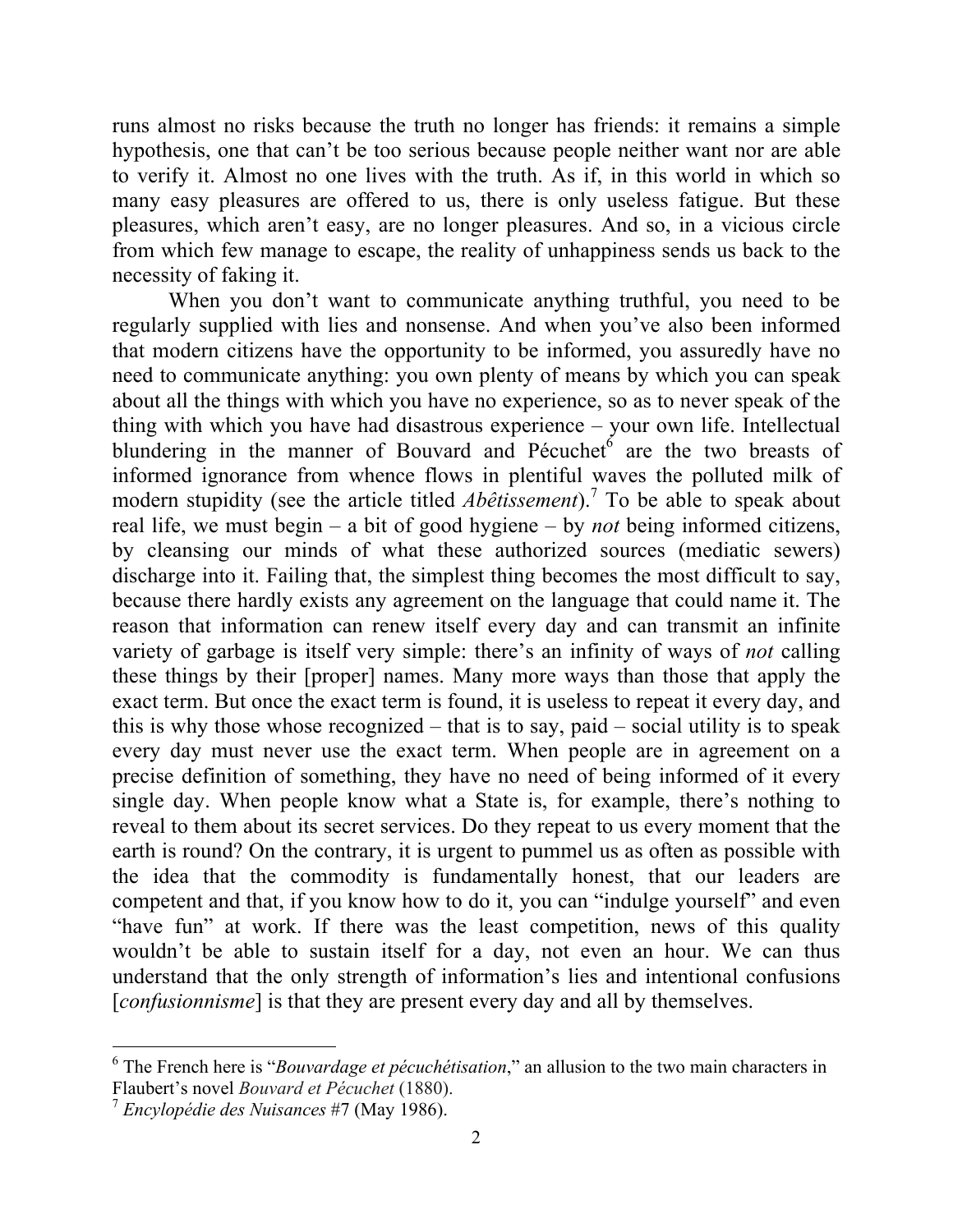If you are concerned with exactitude, you can, for example, discuss the respective advantages of the words "scoundrel" and "crook" when it comes to a French Socialist. "Criminal" is sometimes too strong; "boor" is often too weak. But, finally, when you stick to the will to describe such a person accurately, all this remains very limited with respect to the innumerable descriptions that can be applied to him when you distance yourself from his reality. All kinds of relations can then be established between the most disparate realities, while the violently necessary connection between Findus' food and Fabius' thinking<sup>8</sup> doesn't appear, and no one will say how incongruous, illogical and intellectually odious it is to endure two things that are so close to each other and yet not unit them in a harmonious whole by rejecting them together.

In information as elsewhere, quantity claims to compensate for quality, with the inevitable results that arbitrariness and ineptitude proliferate and necessity and usefulness become ghostly and ungraspable. It is true that, in a system that tends, strictly speaking, to no longer be *anyone's* (although some people, of course, have an interest in fomenting this loss of control), each person still has many things to learn – for example, about the composition of a synthetic foodstuff or the P2 Lodge, $9$  or about the public actions of hidden powers and the hidden actions of public powers. When lived realities and problems aren't managed by the individuals concerned but by others over whom those individuals have no control, we must ceaselessly inform ourselves in order to know what the world is becoming in its autonomous course towards its downfall. Since such a task is immediately exhausting, enthusiastic computer specialists propose to give us their consoles in the guise of consolation.

"It's been calculated that on average, during his lifespan, a human being will process a billion useful bits of information. Eighty billion people have come before us. Thus 80 billion billion bits of information have been processed over the course of human history. And yet, thanks to computers, 30 billion bits of information will be processed in 1985 and twice that number in 1986. More information will be processed in those two years than has been processed since the beginnings of mankind. Today, a single person's life, as a capacity to process information, corresponds to 100,000 lives in the past." (Thierry Breton, *les Echos*, supplement of 28 June 1985).

<sup>&</sup>lt;sup>8</sup> Laurent Fabius was a French Socialist; Findus a manufacturer of food products that contain genetically modified organisms. Cf. Anonymous [Guy Debord], "Abat-Faim," *Encylopédie des Nuisances* #5 (November 1985): http://www.notbored.org/abat-faim.html.<br><sup>9</sup> "Propaganda Due" was a secret Masonic lodge that had been used as deep cover for a NATO-

sponsored "stay-behind" network in Italy. It was exposed in March 1981.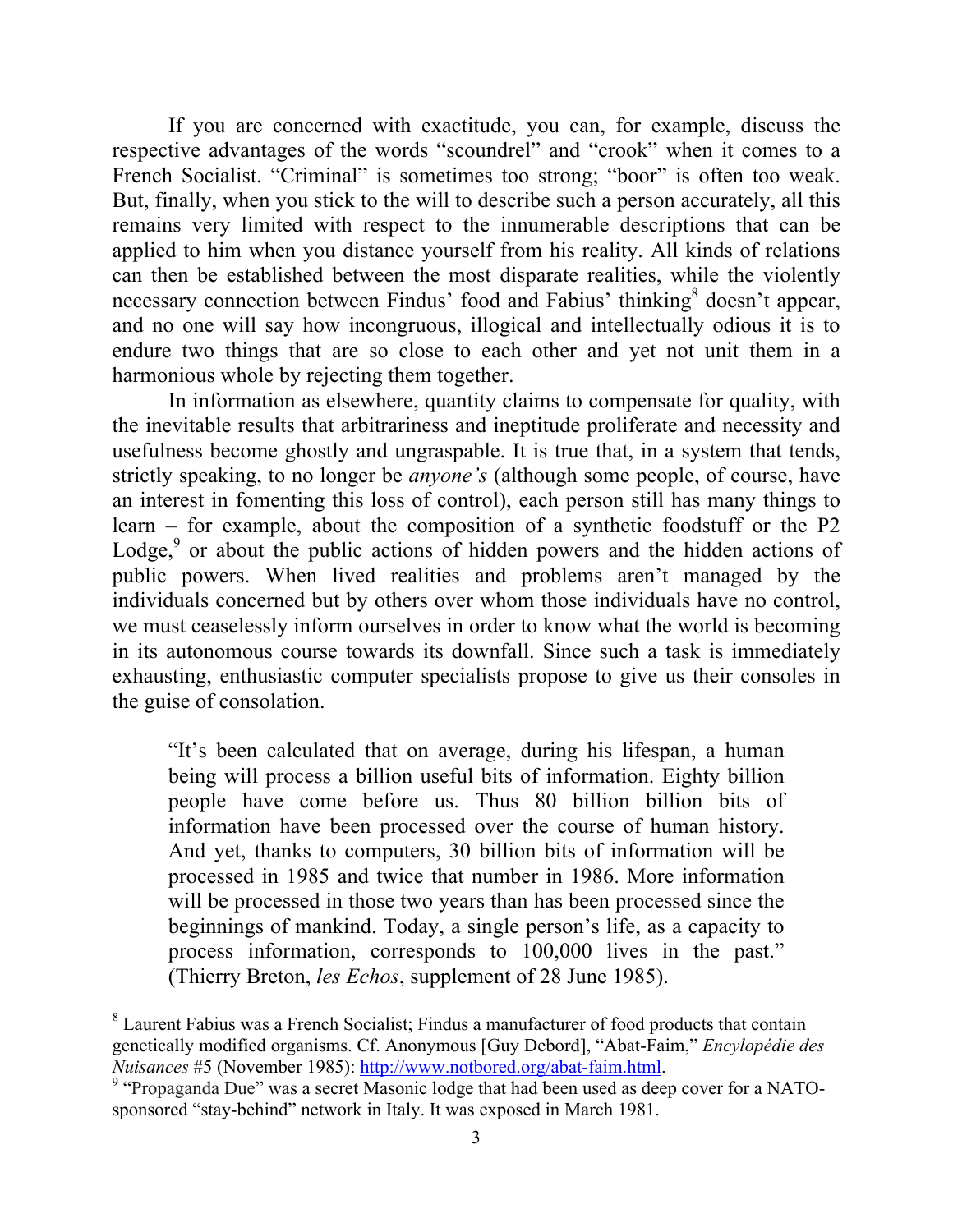This vaguely anthropoid terminal seems to entangle microprocessors in its calculations, but this hardly matters because it has no need to process billions of bits of information, not even a single one, to feel what it's like to live a "human life" dedicated to the processing of information, a life that is so "connected," "hard-wired," and "fiber-optic" that it can, in two years, take in a richer history than the entirety of past history. In that past, the people who lived 100,000 times less than what is allowed us thanks to computers – such people would have easily found a word to describe such a life. "Ignominy [*abjection*]," for example. But today the act of formulating such a judgment can only appear to informed people as an indication of the formulator's desperate sourness, worthy of the most deafening failures of the past. The epoch that produces an abundance of intellectual triumphs of the caliber of those of Thierry Breton will discover, quite logically or through its software [*logiciellement*], that Machiavelli was in fact a mediocre talent, a wretch and a failure.

The publication in which this non-thinking multiplied by 100,000 expresses itself bears a delicately polysemous title, *les Dynasteurs*. 10 An editorial statement informs us that it is "the product of a construction elaborated on the basis of several words that evoke dynamism, creativity, the faith that life gives, consecrating the reality and utility of the entrepreneur at the center of our modern industrial society." Without further considering all the qualities that this highly elaborated neologism claims to evoke, we must note that the one that it evokes irresistibly is the only one about which they haven't thought it necessary to inform us. If this repugnant term has a meaning, it is indeed the one that expresses the ambitions of these dynastic entrepreneurs and their new feudalism. These are ambitions that appear most clearly – that is to say, with a perfect buffoonery – when these dynamic creators speak to us of the symbols through which they hope to spread their faith in the utility of the entrepreneur and to evangelize the masses of consumer-nonbelievers.

"We have entered the information society. Companies, both the biggest and the smallest, know the role and importance of their logos in their communication with their various publics (…) The blazons of the knights in the Middle Ages were and remain synonymous with moral values and physical attributes. There's much more than analogies between the blazon and the logo. They share the same will for overtaking<sup>11</sup>." *(Ibid.)* 

<sup>&</sup>lt;sup>10</sup> Not a proper word in French, *dynasteurs* refers to those who create or are part of a dynasty.

<sup>&</sup>lt;sup>11</sup> Ironically, perhaps, the word used here, *dépassement*, can also mean "overcharging."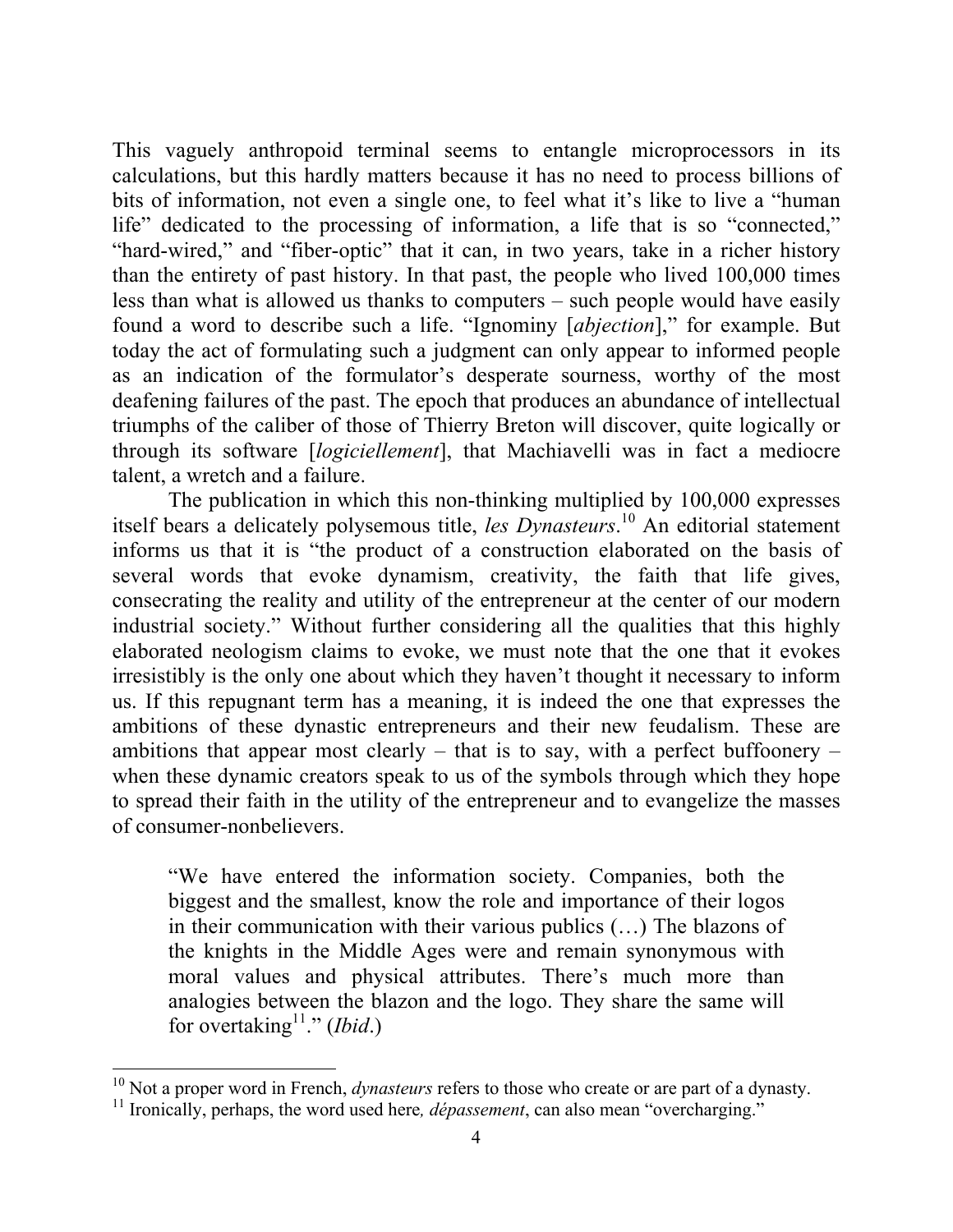No less than that. In fact, we can dream about a new heraldry that seeks to faithfully transcribe the "moral values" and the "physical attributes" of the entrepreneurs and their commodities. And in the Kingdom of Frozen Foods we will see the clash of barons carrying escutcheons on which *croquettes have been woven into a field of vomit*. . . .

And yet sometimes we must confess that words fail us, not because the realities to be named are too varied, but because, in the redundant crudity of a world that has no other project that the consecration of everything that exists, they are too similar. With respect to the blazon and the blazer, to the creation of words and pertinent descriptions, perhaps we must speak of argot, of which one can say that, born out of hatred, it no longer exists.<sup>12</sup> Since detestable realities have, meanwhile, not ceased to exist, it must be the capacity for hate that has disappeared. Impassioned people, capable of loving enough to feel hatred, are like dinosaurs in an epoch of amorphous indifference in which cowardice and a lack of heart present themselves as cynicism and disillusionment. Like all the passions, hatred demands an energy that cannot mobilize those who process billions of bits of information and that no machine can furnish them. But even simple, insulting language seems to be beyond the strength of the slave who is chained to his or her informatic ball. A man from yesterday, truthful and poorly informed, Chesterton had already drawn attention "to the words that are like weapons rusting on a wall, to the most choice terms of abuse becoming obsolete in the face of rich and even bewildering opportunities in the way of public persons to apply them" (*William Cobbett*).<sup>13</sup> His remarks merit being quoted at length, because, unfortunately, they are more relevant than ever.

"It is indeed strange that when public life presents so wide and promising a field for the use of these terms, they should be suffered to drop into desuetude. It seems singular that when the careers of our public men, the character of our commercial triumphs, and the general

<sup>&</sup>lt;sup>12</sup> Cf. Alice Becker-Ho, *The Princes of Jargon* (1990): "It is with the disappearance of argot as a secret language that Gypsy words get through as is, without transformation, into the speech that today takes the place of argot and that one calls 'plugged in': the same with imitation-English and the other sub-languages that have currency and are widely diffused by the media and as quickly become antiquated. The very words 'plugged-in' proves the degree to which one is far from argot, which was precisely the opposite, that is to say, an elitist language. By the usage of argot, one used to get one's belonging to a certain milieu recognized. Today, one gives oneself the illusion of calling upon different milieus – publicity, spectacle, audio-visual, psy[chological], sport, drug, political, intellectual, gangster, carceral, etc."

<sup>13</sup> C.K. Chesteron, *William Cobbett* (1925), quoted from the original English.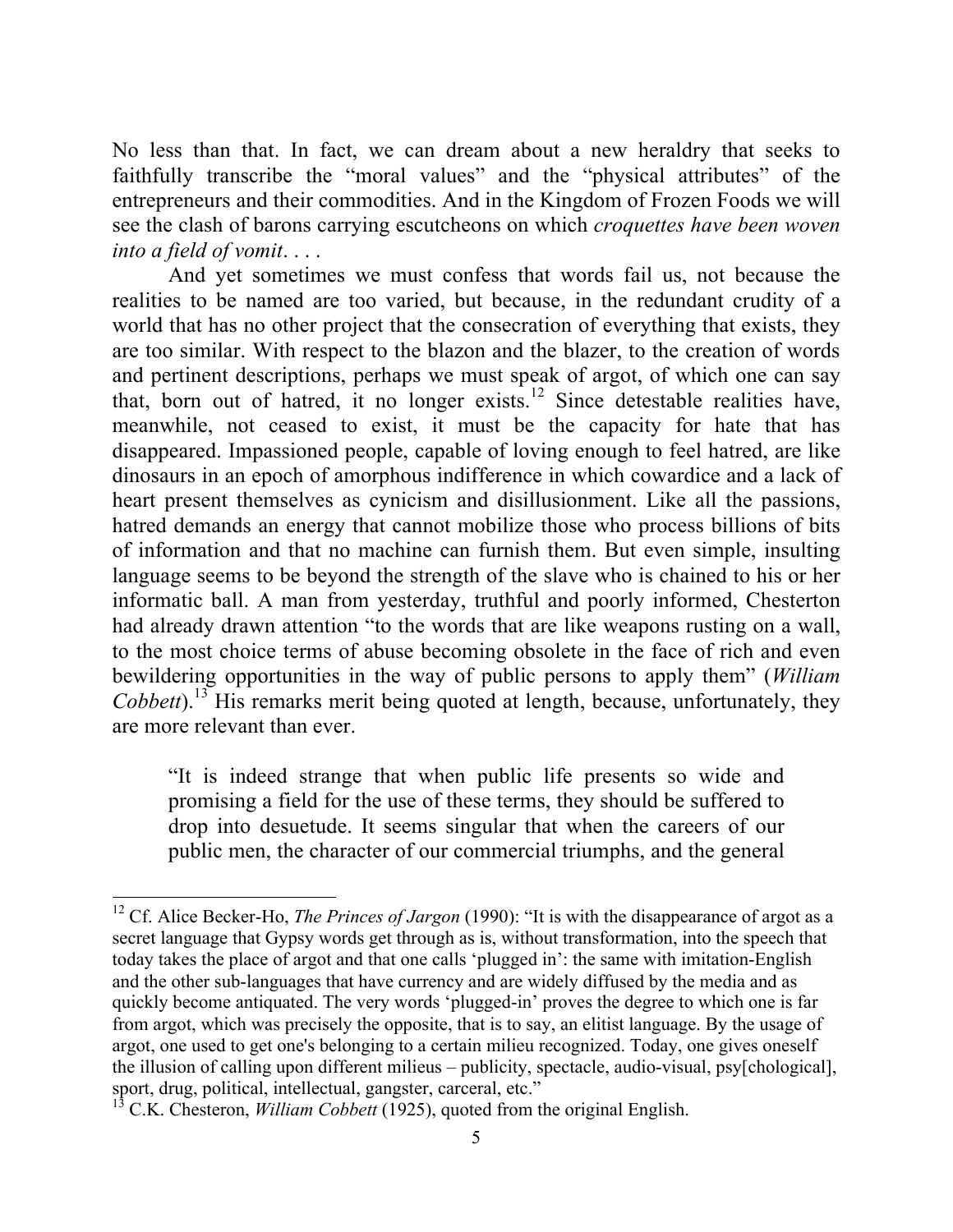culture and ethic of the modern world seem so specially to invite and, as it were, to cry aloud for the use of such language, the secret of such language should be in danger of being lost." (*Ibid*.)

*There's* a simple and concrete truth that, in just a few words, judges those who are supposed to be the attentive custodians of the secrets of language: the intellectuals, those ancient specialists in public expression whose handicraft only survives in symbiosis with the great industry of mediatic dumbfounding. The attendants of vague lies and arbitrary discoveries, without scruples, awareness or honor, disgusting, inevitably disgusting, they are so corrupted by the habits of the spectacular monologue that they can't even perpetuate the appearance of what one previously used to call the "debate of ideas." As a result, everything fails them: ideas as well as the ability to discuss them. Satisfied that people still want to allow them a little prestige and the salaries that usually go to the interchangeable puppets of massified stupidity, their positive adhesion to what exists distances them even more from what had been the methods and atmosphere of an intellectual activity worthy of the name. It will be understood that we aren't concerned with details when we speak about the cultural conformism in which the most audacious people respect way too many [contemptible] things for them to not to be thought of as contemptible in their turn. When such people express themselves about the general conditions of non-communication, within which they have the power to speak (a power that has won them a proven powerlessness to make the least critical usage of it), they do so in order to show that they are grateful for the good information that sometimes and very briefly raises the veil that protects several State secrets and to congratulate themselves on the fact that their capacity for indignation has been furnished with nourishment precisely calibrated for its weak development. For someone who hasn't renounced all ambitions to communicate authentically, for someone who isn't a powerless intellectual, the real scandal isn't the fact that the technicians of information lie to us more or less frequently, but that *our separation from the practical means of the truth* – a separation that, more than the hazards of the media's politics and their [economic] interests, is obviously at the basis of their impostures and all of their particular lies – is thereby reinforced by both their falsifications and their revelations.

And no one can speak to us of extremism when the lived realities at issue are massive enough to be evoked, ever since the beginnings of modern dumbfounding, by all kinds of people who aren't preoccupied by social critique, not in the sense of revolutionary activity, in any case. As Charles Nodier wrote in *Le Pays des Rêves*,<sup>14</sup> "the peasants of our villages who, a hundred years ago, read legends and

<sup>&</sup>lt;sup>14</sup> Charles Nodier (1780-1844) was a French Romantic author.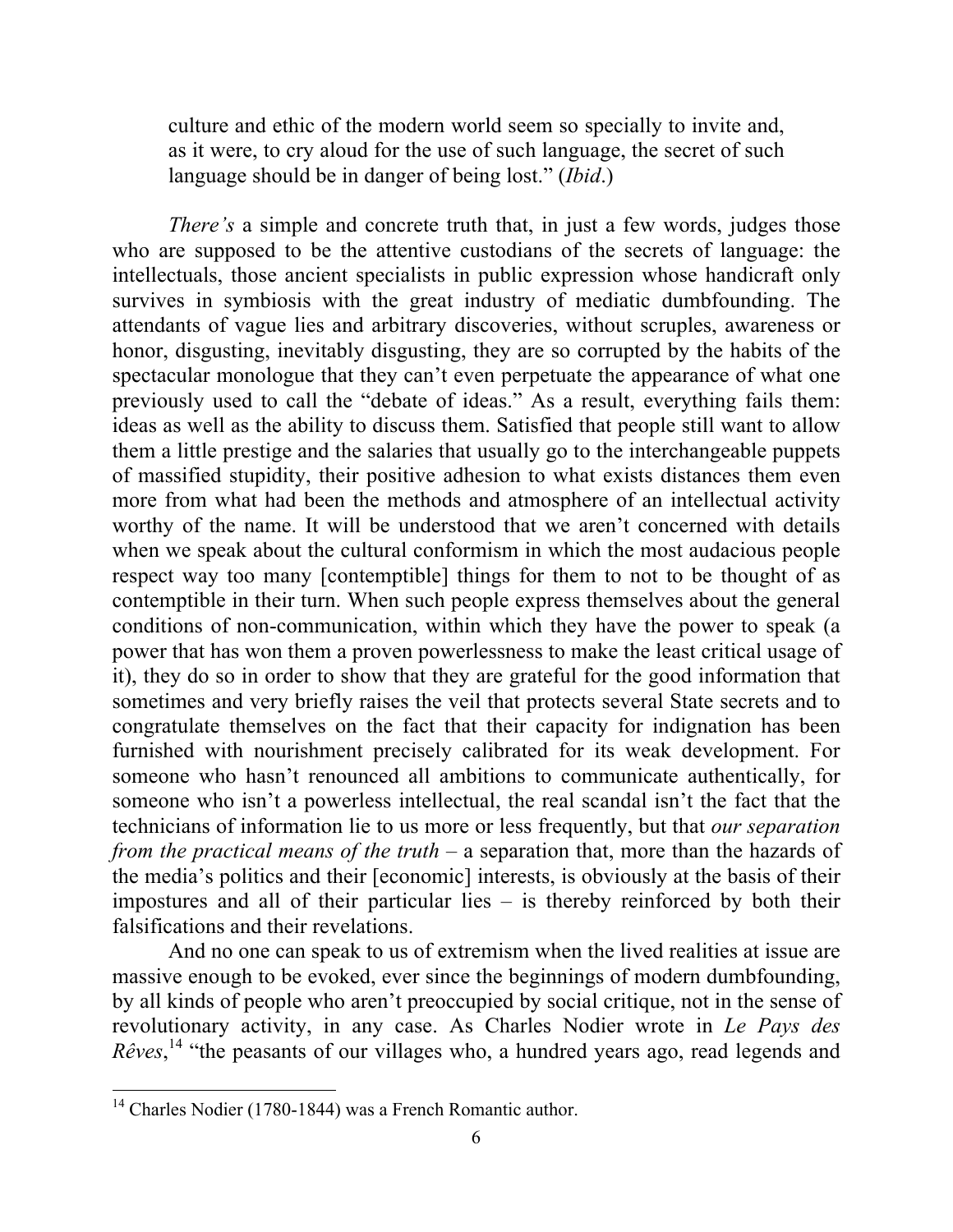fairytales and believed in them, today read the gossip sheets and the announcements and believe in them. They were foolish; they've become stupid – that's progress." And in the aforementioned little book, Chesterton wrote, "the chief mark of the modern man has been that he has gone through a landscape with his eyes glued to a guidebook, and could actually deny in the one anything that he could not find in the other."<sup>15</sup> This ability obviously must show itself to be more and more useful and, as a result, develop as soon as the landscape deteriorates with the progress of civilization. In the same sense, 50 years ago, Musil also noted that in this society "we have many more opportunities to learn about an extraordinary event in the newspapers than to experience it; in other words, it is in the abstract that the essential aspects of our lives take place, and reality is merely an accessory."

Abundant information is precisely the invasion of abstraction that confines the part of concrete reality that each person could experience to the [sphere of the] accessory. For isolated individuals, that part of reality must still subjectively perish due to the absence of the communication that could verify it. Thus we've become ignoramuses who are taught by other ignoramuses; our mediatic educators have themselves been educated in accordance with the needs of the dominant noncommunication, in which every problem must be posed in the terms such that its solution belongs exclusively to those who possess the means of *not* solving it. The over-development of information, it quasi-total hold upon [all] social expression, has demonstrated dialectically that, in order to obliterate what's possible, it must falsify the real.

We have seen since the days of Musil how the very reality of this "accessory," of which each person could have direct experience and knowledge of his or her own life, has evaporated. The most banal foodstuffs have become extremely mysterious, and it is almost impossible to have the least certainty about them. There's no doubt that we *qua* consumers are still officially *informed* of certain monstrous distortions inflicted upon things that, previously (when we didn't have to process so much information), quite precisely didn't require the acquisition of anything on their account and quite honestly responded to their apparent function. For example, we can consult the *Dictionnaire des polluants alimentaires*<sup>16</sup> in order to try to decipher the hieroglyphs that are displayed on the commodities that are disguised as foodstuffs like stigmata of the extinction of their use-value. In the same way, no one is supposed to be ignorant of the law; each

<sup>&</sup>lt;sup>15</sup> Once again quoted from the original English.

<sup>16</sup> A. Roig and J. Keilling, *Dictionnaire des polluants alimentaires avec références des textes réglementaires autorisant leur emploi* (Périgny-sur-Yerres, Mandres-les Roses, Ed. CEVIC, 1973).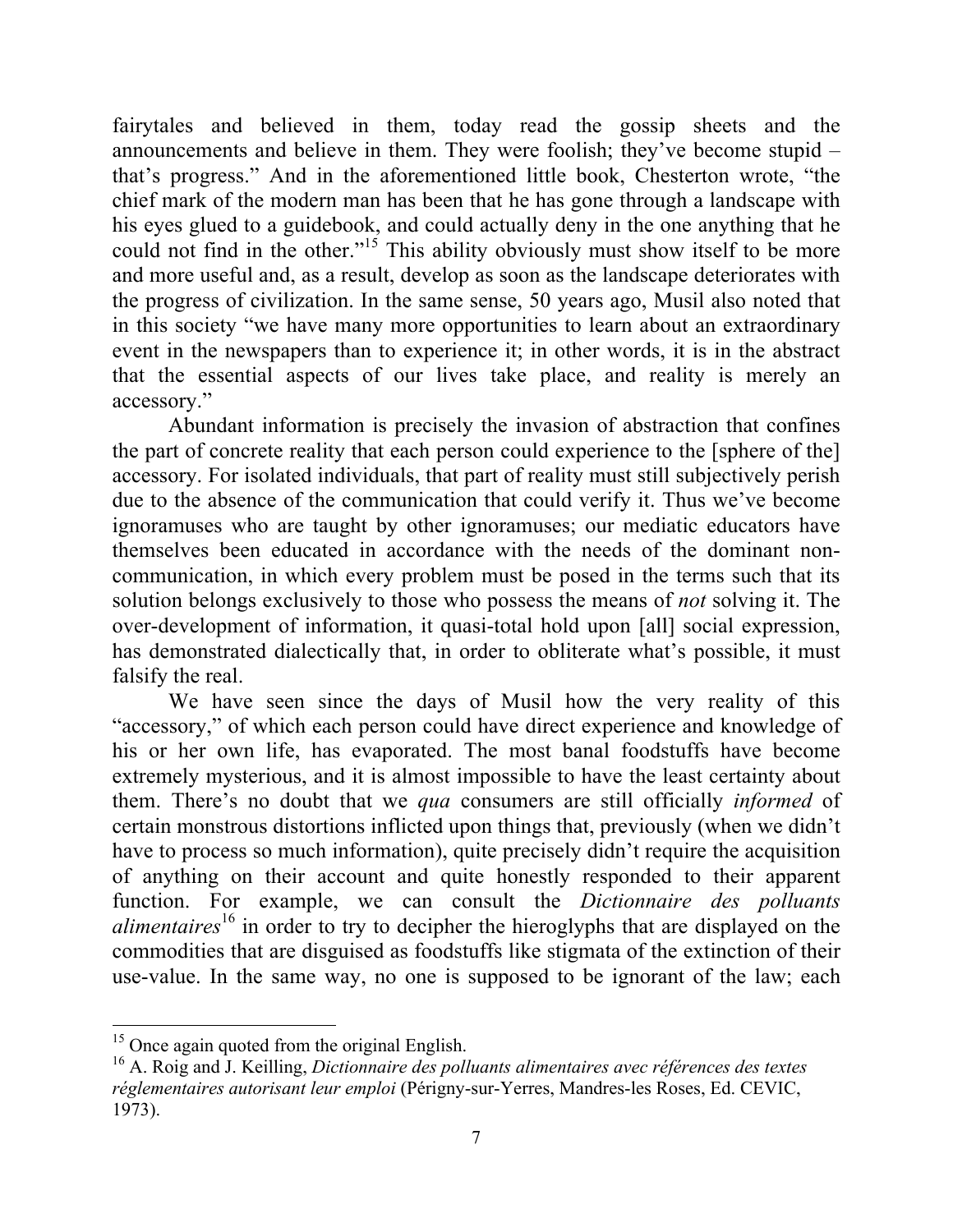person must know chemistry; and the one who is poisoned objects to his [own] ignorance – he wasn't informed, he was a man of the past.

We certainly don't have the naïveté to believe that someone could generally give us an exact description of the many incongruities that make up our environment. We will only say that this episodic "honesty," which is so noisy when it wants to show itself, always postulates the same resignation to the *fait accompli*, an acceptance that it has in fact already obtained through its manner of appearing without responses and disappearing without consequences. The bombardment of information to which the vast majority of artificial unintelligence – synthetic stupidity – is devoted doesn't want to end in anything other than itself, that is to say, in the [continuous] barrage against the formation of critical judgment that is capable of reaching conclusions based on the facts. "It isn't so simple!" Such must always be the final words of wisdom for and from the informed spectator. And when the facts too obviously point towards a few conclusions, to a simple truth, they are processed so well by the vegetable mill of confusionism that the least hint of proof is immediately contradicted, watered-down, completed and deformed by 10, 100 or 1,000 other bits of information – with the sum of all this never managing to form something like a coherent explanation, even when one still has the courage to give one, but instead crudely establishing the impossibility of ever reaching the truth when one must rely on facts and deeds whose memory tends to dissolve in the ambient cacophony.

We have seen this way of clouding the issue<sup>17</sup> utilized perfectly in the assassination of Moro, $^{18}$  about which people have said all kinds of contradictory things, to the point that the fundamental truth – namely, the utilization of the Red Brigades by a faction of the Italian State – can itself be tolerated as one possible interpretation among many others, one that has no consequences whatsoever. And so, people speculate indefinitely about [the role of] Mossad, the CIA, the KGB and all the rest. Likewise, when forests in the northern hemisphere are dying, and when "ignorant" populations begin to establish a cause-and-effect relationship between "acid rain" and those disappearances, their leaders don't fail to produce experts who blame some new virus, which is itself perfectly independent and disengaged from any relation with this pollution "that is accused of being the cause of all evil." As for us, contrary to the dissuasive blackmail of all the various specialists who say that one never possesses enough information to come to any conclusions, we think that, first and foremost, we must know how to judge this world in its

<sup>&</sup>lt;sup>17</sup> The French here, *noyer le poison*, contains a typo ("poisson" not "poison"). When corrected, it literally means "drowning the fish."

<sup>&</sup>lt;sup>18</sup> The Italian Prime Minister Aldo Moro was kidnapped and murdered, allegedly by the Red Brigades, in 1978. Cf. Guy Debord's letter to Gianfranco Sanguinetti dated 21 April 1978: http://www.notbored.org/cavalcanti.html.